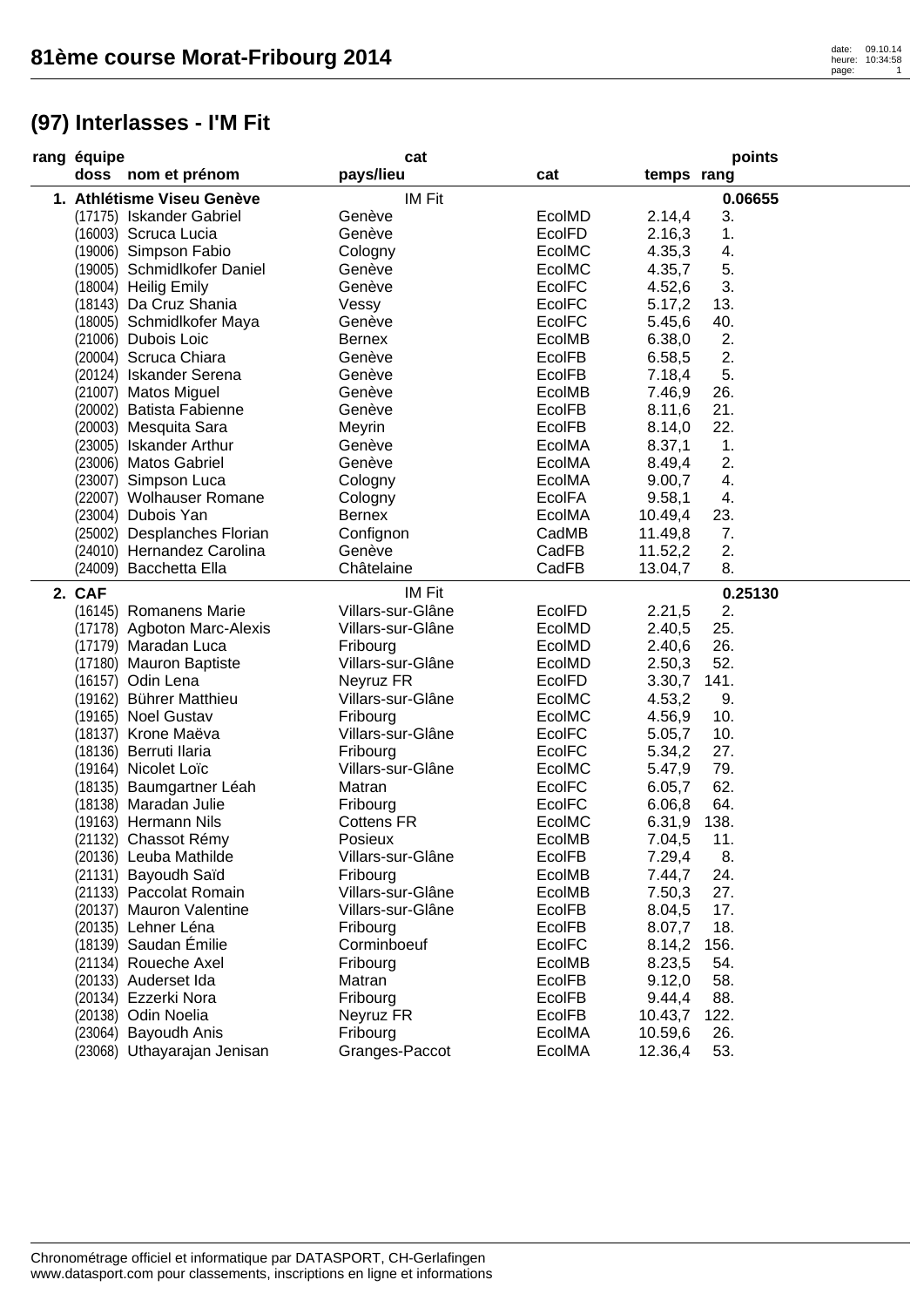| rang équipe                       | cat                 |               |              | points  |
|-----------------------------------|---------------------|---------------|--------------|---------|
| doss nom et prénom                | pays/lieu           | cat           | temps rang   |         |
| 3. TSV Düdingen                   | <b>IM Fit</b>       |               |              | 0.71508 |
| (18006) Mauron Chiara             | Düdingen            | <b>EcoIFC</b> | 4.54,1       | 5.      |
| (18007) Mauron Cynthia            | Düdingen            | <b>EcolFC</b> | 5.34,8       | 28.     |
| (18008) Stadelmann Yaël           | <b>Schmitten FR</b> | <b>EcoIFC</b> | 5.40,7       | 33.     |
| (21015) Guillebeau Noël           | <b>Tafers</b>       | EcolMB        | 7.54,0       | 29.     |
| (21014) Dirninger Lorenzo         | Düdingen            | EcolMB        | 8.08,9       | 43.     |
| (20022) Noth Yael                 | Düdingen            | <b>EcolFB</b> | 8.14,4       | 23.     |
| (20016) Andrey Ines               | Düdingen            | <b>EcolFB</b> | 8.48,1       | 38.     |
| (20021) Mauron Nadine             | Düdingen            | <b>EcolFB</b> | 8.51,7       | 43.     |
| (20017) Andrey Mira               | Düdingen            | <b>EcolFB</b> | 8.53,8       | 46.     |
| (20025) Zollet Sara               | Düdingen            | <b>EcolFB</b> | 8.59,3       | 50.     |
| (20019) Friedli Jaimee            | Ulmiz               | EcolFB        | 9.18,1       | 65.     |
| (23020) Naki David                | Düdingen            | EcolMA        | 9.24,2       | 8.      |
| (21016) Krattinger Yvan           | Düdingen            | EcolMB        | 9.31,6       | 104.    |
| (20020) Krattinger Chantal        | Düdingen            | <b>EcolFB</b> | 9.31,8       | 75.     |
| (21126) Pauchard Eric             | Düdingen            | EcolMB        | 9.37,3       | 108.    |
| (23018) Andrey Max                | Düdingen            | EcolMA        | 10.06,0      | 15.     |
| (20018) Deuble Sara               | Ried b. Kerzers     | <b>EcolFB</b> | 10.13,6 111. |         |
| 4. SCH-0A621                      | <b>IM Fit</b>       |               |              | 0.84584 |
| (14023) Gutschner Yara            | Fribourg            | PousF         | 2.54,6       | 6.      |
| (15030) Buchs Noah                | Fribourg            | PousM         | 3.04,6       | 17.     |
| (16046) Cornu Laia                | Fribourg            | EcolFD        | 3.19,8       | 100.    |
| (14024) Hoti Ardiana              | Fribourg            | PousF         | 3.20,6       | 26.     |
| (16047) Siegenthaler Anja         | Fribourg            | EcolFD        | 3.28,1       | 132.    |
| (15032) Motango Moïse             | Fribourg            | PousM         | 3.33,1       | 50.     |
| (15031) Huguenin Oliver           | Fribourg            | PousM         | 3.40,5       | 64.     |
| (15033) Vanek Malik               | Fribourg            | PousM         | 3.54,8       | 89.     |
| 5. VIG-0F844                      | <b>IM Fit</b>       |               |              | 0.86416 |
| (17084) Khali Zakari              | Fribourg            | EcolMD        | 3.16,0       | 143.    |
| (14050) Arbel Norah               | Fribourg            | PousF         | 3.17,2       | 22.     |
| (14053) Llorente Virginia         | Fribourg            | PousF         | 3.20,8       | 27.     |
| (14051) Calvino Santamaria Angela | Fribourg            | PousF         | 3.27,9       | 35.     |
| (15061) Lin Zihao                 | Fribourg            | PousM         | 3.29,0       | 39.     |
| (15059) Bratu Gabriel             | Fribourg            | PousM         | 3.40,5       | 64.     |
| (14055) Tavares Louane            | Fribourg            | PousF         | 3.42,8       | 48.     |
| (16082) Rousset Margot            | Fribourg            | <b>EcolFD</b> | 3.43,8       | 169.    |
| (15060) Dörig Félix               | Fribourg            | PousM         | 4.09,8       | 117.    |
| (14054) Rousset Lisa              | Fribourg            | PousF         | 4.16,8       | 99.     |
| (14052) Erol Lisa                 | Fribourg            | PousF         | 4.17,1       | 101.    |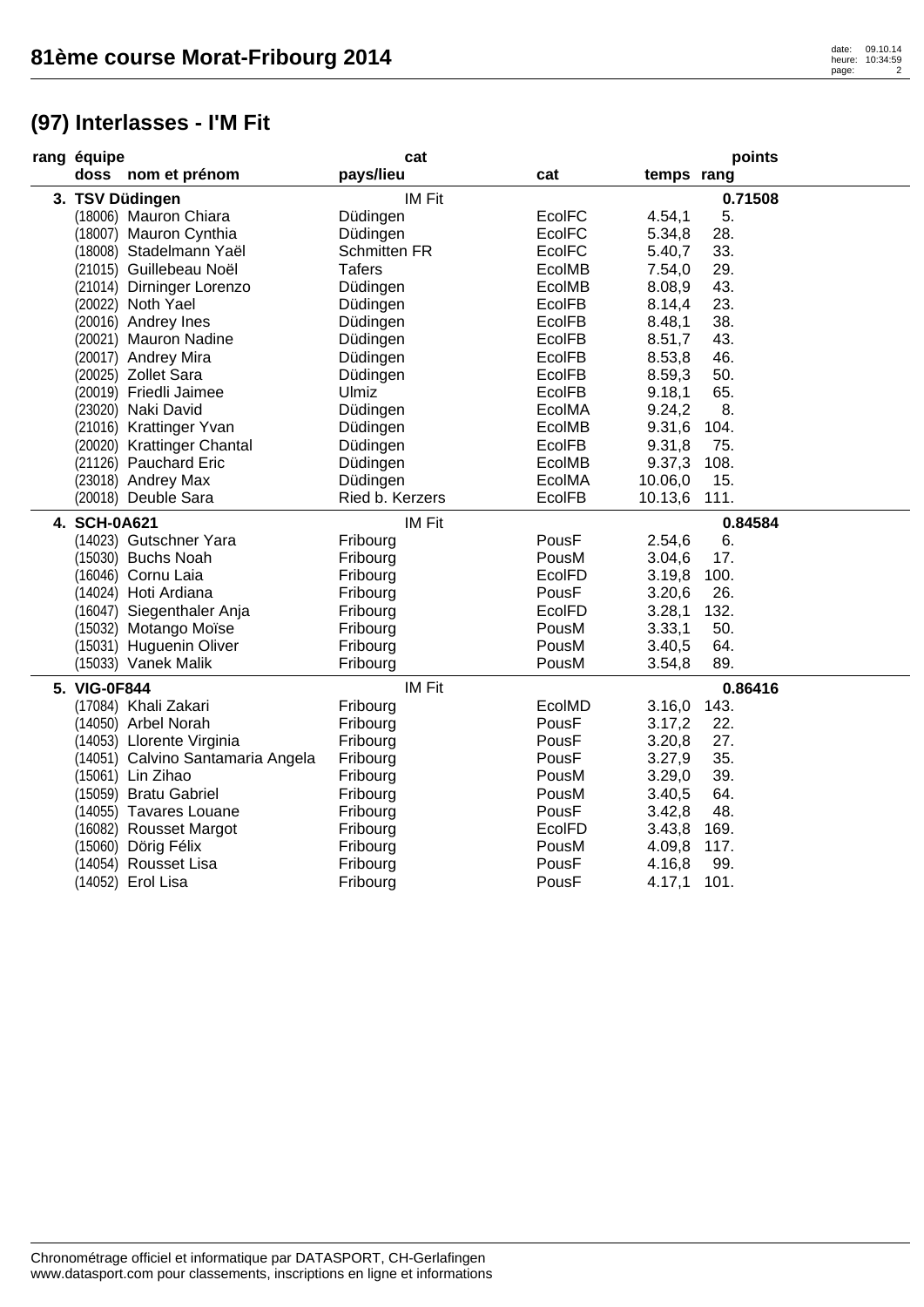| cat<br>rang équipe                  |                     |               |            | points  |
|-------------------------------------|---------------------|---------------|------------|---------|
| doss nom et prénom                  | pays/lieu           | cat           | temps rang |         |
| 6. Club athlétique Gibloux Farvagny | IM Fit              |               |            | 0.88363 |
| (17001) Berset Enzo                 | Rueyres-St-Laurent  | EcolMD        | 2.46,3     | 41.     |
| (16001) Guccione Élise              | Farvagny            | EcolFD        | 2.52,7     | 38.     |
| (17003) Morel Thomas                | Ecuvillens          | EcolMD        | 3.05,4     | 100.    |
| (17002) Monney Baptiste             | Chénens             | EcolMD        | 3.30,6     | 167.    |
| (19001) Magne Antonin               | Vuisternens-en-Ogoz | EcolMC        | 4.37,2     | 6.      |
| (14001) Berset Flavie               | Rueyres-St-Laurent  | PousF         | 4.50,5     | 133.    |
| (19002) Morel Vincent               | Ecuvillens          | EcolMC        | 5.35,8     | 62.     |
| (18001) Guccione Anais              | Farvagny            | EcolFC        | 5.36,6     | 30.     |
| (18002) Kapeller Gwendoline         | <b>Cottens FR</b>   | <b>EcolFC</b> | 5.42,0     | 35.     |
| (19003) Scherler Jérémy             | Farvagny            | EcolMC        | 5.58,0     | 95.     |
| (18003) Monney Emma                 | Chénens             | EcolFC        | 6.45,1     | 106.    |
| (21001) Chofflon Corentin           | Farvagny-le-Petit   | EcolMB        | 8.03,0     | 37.     |
| (21004) Morel Fabien                | Ecuvillens          | EcolMB        | 8.50,4     | 75.     |
| (21002) Cochard Samuel              | Corpataux-Magnedens | EcolMB        | 8.54,4     | 79.     |
| (21005) Roux Evan                   | Autigny             | EcolMB        | 8.55,9     | 80.     |
| (20001) Bovey Cécilia               | <b>Cottens FR</b>   | <b>EcolFB</b> | 9.08,3     | 55.     |
| (21003) Monney Antoine              | Chénens             | EcolMB        | 9.43,3     | 111.    |
| (23002) Kapeller Guillaume          | <b>Cottens FR</b>   | EcolMA        | 10.10,0    | 17.     |
| (23003) Russenberger Luca           | Ecuvillens          | EcolMA        | 10.16,9    | 18.     |
| (22001) Bapst Tessa                 | Posieux             | <b>EcolFA</b> | 11.54,4    | 20.     |
| (25001) Russenberger Matthieu       | Ecuvillens          | CadMB         | 12.18,7    | 9.      |
| (22002) Scherler Audrey             | Farvagny            | <b>EcolFA</b> | 13.10,8    | 31.     |
|                                     |                     |               |            | 0.90636 |
| 7. JUR-0A332                        | IM Fit              |               |            |         |
| (16013) Müller Norina               | Fribourg            | EcolFD        | 3.05,8     | 67.     |
| (15016) Zimmermann Yoann            | Fribourg            | PousM         | 3.15,6     | 23.     |
| (14009) Jordan Clarisse             | Fribourg            | PousF         | 3.17,9     | 24.     |
| (16014) Schumacher Ana Luiza        | Fribourg            | EcolFD        | 3.18,1     | 96.     |
| (15014) Schmid Juri Emanuel         | Fribourg            | PousM         | 3.24,8     | 36.     |
| (14010) Scherrer Juliette           | Fribourg            | PousF         | 3.32,6     | 40.     |
| (15015) Wehli Naom Eliyas           | Fribourg            | PousM         | 3.34,4     | 53.     |
| (15012) Jain Siddh                  | Fribourg            | PousM         | 3.34,9     | 57.     |
| (15013) Kauer Jan-Jakob             | Fribourg            | PousM         | 3.39,4     | 61.     |
| (15011) Abebe-Aerne Louis           | Fribourg            | PousM         | 3.53,7     | 87.     |
| 8. Ecole Primaire de Rossens 7H     | IM Fit              |               |            | 1.16537 |
| (21013) Soldini Pablo               | Corpataux-Magnedens | EcolMB        | 7.42,7     | 23.     |
| (21011) Kilchoer Lorik              | Rossens FR          | EcolMB        | 8.01,2     | 34.     |
| (20013) Monney Anaïs                | Corpataux-Magnedens | <b>EcolFB</b> | 8.29,1     | 27.     |
| (20009) Curtenaz Léa                | Corpataux-Magnedens | <b>EcolFB</b> | 8.41,8     | 32.     |
| (21012) Schafer Guillaume           | Rossens FR          | EcolMB        | 8.42,7     | 66.     |
| (20010) Decrausaz Marie             | Rossens FR          | <b>EcolFB</b> | 8.49,2     | 41.     |
| (21009) Butty Nicolas               | Corpataux-Magnedens | EcolMB        | 9.14,9     | 97.     |
| (20011) Ducrest Noémie              | Rossens FR          | <b>EcolFB</b> | 9.18,0     | 64.     |
| (20014) Piccand Céleste             | Corpataux-Magnedens | <b>EcolFB</b> | 9.22,3     | 67.     |
| (20015) Rouiller Larissa            | Rossens FR          | EcolFB        | 9.22,6     | 68.     |
| (21010) Crausaz Vincent             | Rossens FR          | EcolMB        | 10.01,3    | 122.    |
| (20012) Heimoz Marine               | Rossens FR          | <b>EcolFB</b> | 11.09,6    | 128.    |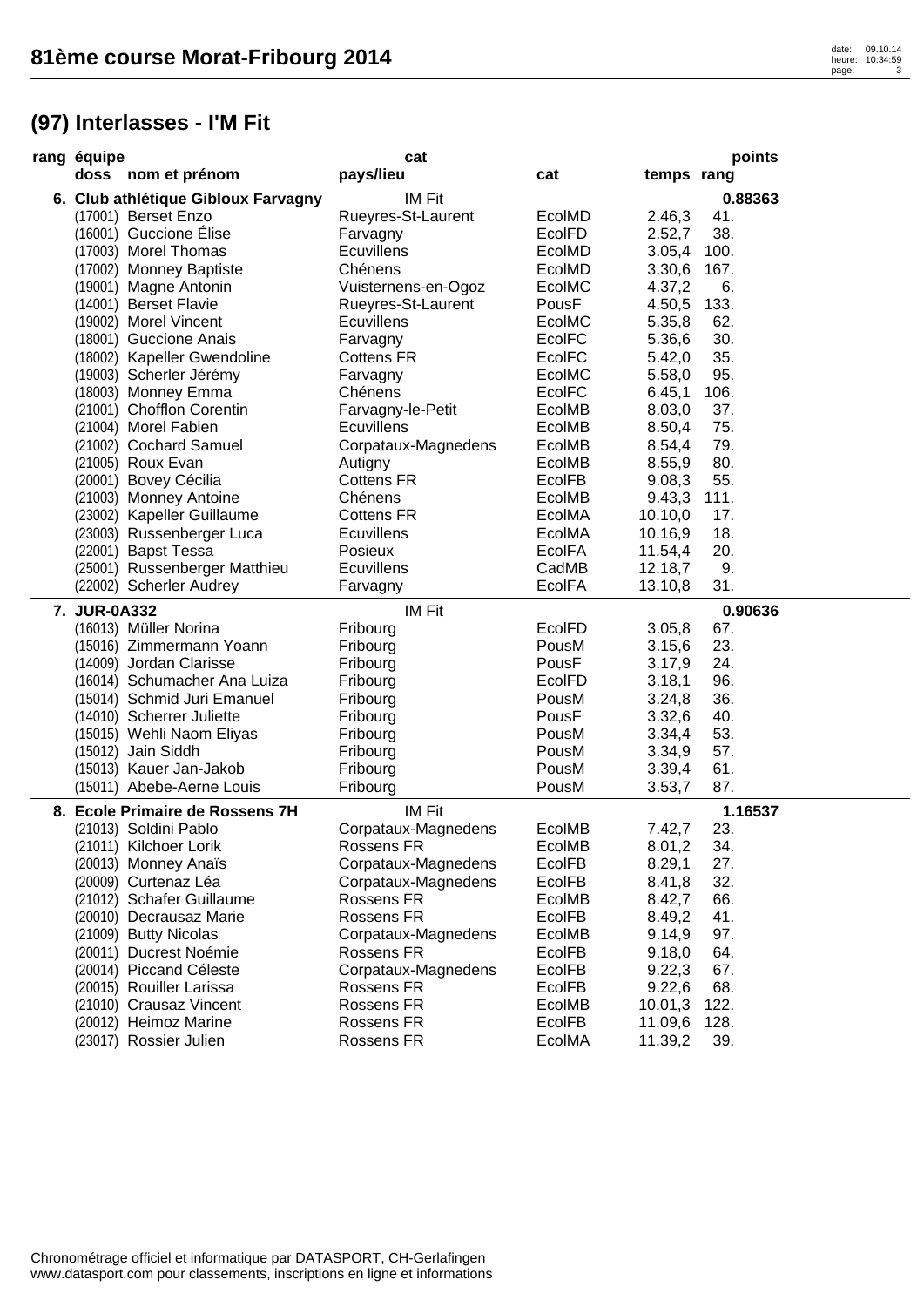| rang équipe                                    |           | cat           |               |             | points  |
|------------------------------------------------|-----------|---------------|---------------|-------------|---------|
| doss nom et prénom                             | pays/lieu |               | cat           | temps rang  |         |
| 9. VIG-4F833                                   |           | <b>IM Fit</b> |               |             | 1.38156 |
| (19096) Gumy Mattia                            | Fribourg  |               | EcolMC        | 5.10,4      | 20.     |
| (18082) Cantin Lilou Anaïs                     | Fribourg  |               | EcolFC        | 5.21,0      | 15.     |
| (19095) Coluccia Joshua                        | Fribourg  |               | EcolMC        | 5.26,9      | 47.     |
| (19100) Tavares Pierre                         | Fribourg  |               | EcolMC        | 6.16,5      | 118.    |
| (19099) Stevanovic Nikola                      | Fribourg  |               | EcolMC        | 6.26,5      | 133.    |
| (21076) Scruby Paul                            | Fribourg  |               | EcolMB        | 8.19,3      | 52.     |
| (21075) Ramuz Maxime                           | Fribourg  |               | EcolMB        | 8.44,1      | 67.     |
| (21149) Sow Sow Nanadou                        | Fribourg  |               | EcolMB        | 9.13,5      | 94.     |
| (21074) Barbier Victor                         | Fribourg  |               | EcolMB        | 9.50,2      | 119.    |
| (20067) Brenta Emilie                          | Fribourg  |               | EcolFB        | 9.58,6      | 98.     |
| (20068) Seydoux Malika                         | Fribourg  |               | EcolFB        | 9.59,5      | 99.     |
| (20066) Balakrishnan Kobika                    | Fribourg  |               | <b>EcolFB</b> | 10.27,1     | 116.    |
| 10. JUR-1A310                                  |           | <b>IM Fit</b> |               |             | 1.44207 |
| (16017) Scherrer Sarah                         | Fribourg  |               | EcolFD        | 2.35,1      | 10.     |
| (16016) Jossen Thaïs Mia                       | Fribourg  |               | EcolFD        | 2.52,3      | 36.     |
| (17022) Bayoudh Hamza                          | Fribourg  |               | EcolMD        | 3.02,9      | 90.     |
| (16018) Schwind Alamo Lucia                    | Fribourg  |               | EcolFD        | 3.04,2      | 60.     |
| (16019) Stöckli Francisca                      | Fribourg  |               | EcolFD        | 3.05,1      | 64.     |
| (17025) Wolz Timothée                          | Fribourg  |               | EcolMD        | 3.15,8      | 142.    |
| (17023) Egloff Loïc                            | Fribourg  |               | EcolMD        | 3.16,5      | 144.    |
| (16015) Haymoz Aileen                          | Fribourg  |               | EcolFD        | 3.37,7      | 160.    |
| 11. JUR-3A310                                  |           | <b>IM Fit</b> |               |             | 1.48890 |
| (19034) Frölicher Leo Alexander                | Fribourg  |               | EcolMC        | 5.00,9      | 13.     |
| (19039) Schütz Damian                          | Fribourg  |               | EcolMC        | 5.46,9      | 75.     |
| (19037) Scherrer Louis                         | Fribourg  |               | EcolMC        | 5.47,3      | 76.     |
| (18025) Jossen Rachel Anaïs                    | Fribourg  |               | EcolFC        | 5.54,0      | 45.     |
| (18024) Freidig Lily-Rose Montaigne            | Fribourg  |               | EcolFC        | 5.56,4      | 49.     |
| (19040) Wigginton Samuel                       | Fribourg  |               | EcolMC        | 5.57,9      | 94.     |
| (18028) Steiner Oana Mihaela                   | Fribourg  |               | EcolFC        | 6.00,2      | 55.     |
| (19035) Heckelsmüller Johannes                 | Fribourg  |               | EcolMC        | 6.10,1      | 113.    |
| (19031) Bächler Leo                            | Fribourg  |               | EcolMC        | 6.11,6 116. |         |
| (19038) Schumacher Rafael                      | Fribourg  |               | EcolMC        | 6.16, 6     | 119.    |
| (18027) Mueller Larisa                         | Fribourg  |               | <b>EcolFC</b> | 6.21,0      | 79.     |
| (19036) Rotzetter Timo Cédric                  | Fribourg  |               | EcolMC        | 6.22,9 127. |         |
| (19033) Duss Manuel                            | Fribourg  |               | EcolMC        | 6.32,2 139. |         |
| (18029) Wolz Cynthia                           | Fribourg  |               | EcolFC        | 6.34,4 93.  |         |
| (18026) Krasniqi Alyssia                       | Fribourg  |               | <b>EcolFC</b> | 6.56,0      | 122.    |
| 12. SCH-0F641                                  |           | <b>IM Fit</b> |               |             | 1.49037 |
| (15043) Yuksel Dogu                            | Fribourg  |               | PousM         | 2.43,4      | 2.      |
| (16053) Muthaliar Kesika                       | Fribourg  |               | <b>EcolFD</b> | 3.15,3      | 92.     |
| (14036) Yuksel Doga                            | Fribourg  |               | PousF         | 3.44,7      | 54.     |
| (15042) Maj Nizar                              | Fribourg  |               | PousM         | 3.45,7      | 73.     |
| (14035) Muthaliar Madhini                      | Fribourg  |               | PousF         | 3.48,1      | 61.     |
| 13. BOU-1F200                                  |           | <b>IM Fit</b> |               |             | 1.51846 |
| (17011) Geiger Gaspar                          | Fribourg  |               | EcolMD        | 2.41,0      | 28.     |
| (16008) Deiss Janell                           | Fribourg  |               | EcolFD        | 2.47,8      | 27.     |
| (17012) Gobet Geoffray                         | Fribourg  |               | EcolMD        | 2.56,8      | 67.     |
| (17010) Cottet Mael                            | Fribourg  |               | EcolMD        | 2.58,9      | 73.     |
| (17014) Secara Victor-Paul                     | Fribourg  |               | EcolMD        | 3.02,9      | 90.     |
| (17015) Torres Delgado Danilo Esteban Fribourg |           |               | EcolMD        | 3.06,4      | 104.    |
| (17013) Riley Sean                             | Fribourg  |               | EcolMD        | 3.22,7      | 159.    |
| (16010) Waeber Juliette                        | Fribourg  |               | EcolFD        | 3.25,6      | 121.    |
| (16007) Ansermet Angelina                      | Fribourg  |               | <b>EcolFD</b> | 3.32,7 147. |         |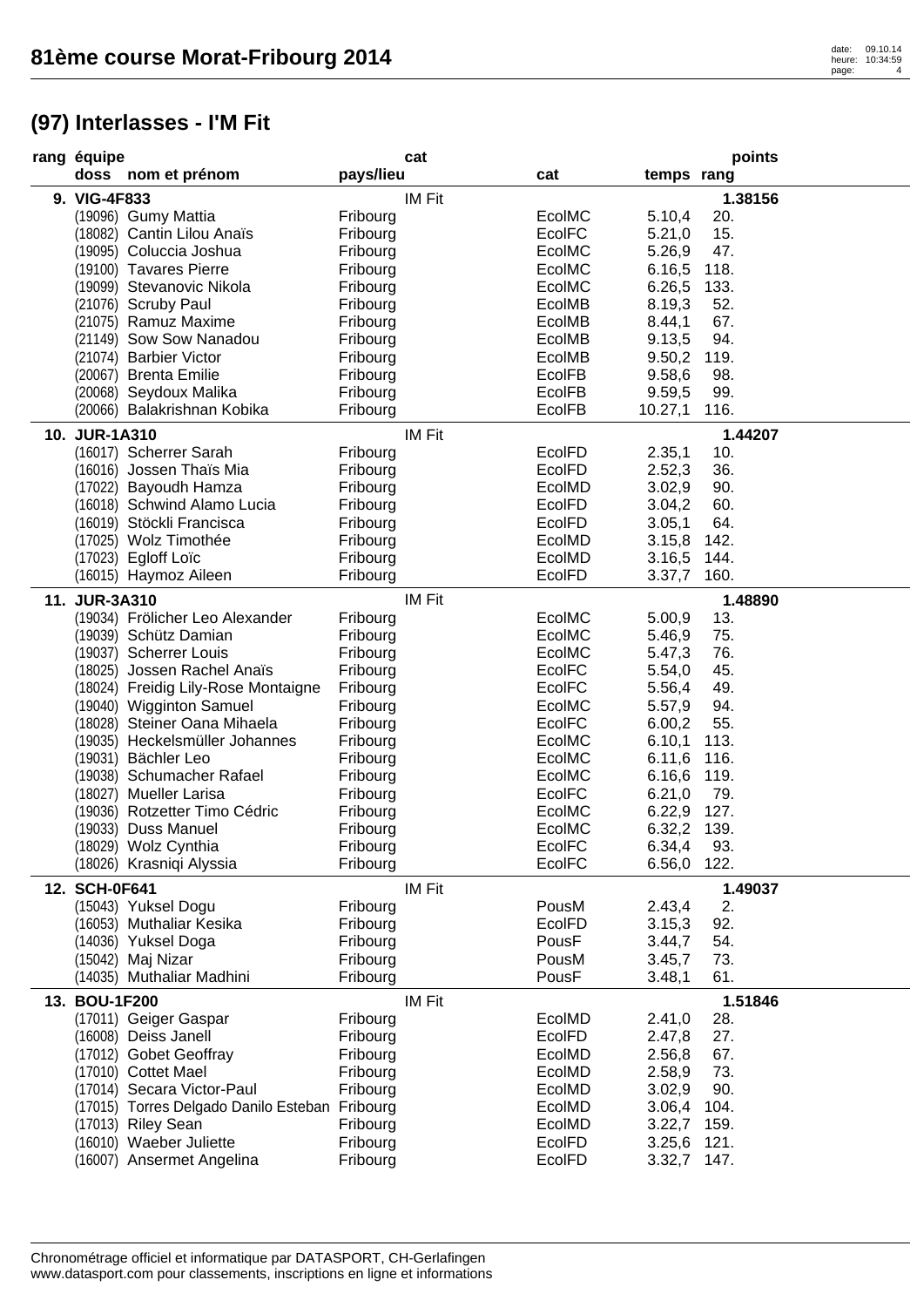| rang équipe   |                                              |           | cat           |               |             | points  |
|---------------|----------------------------------------------|-----------|---------------|---------------|-------------|---------|
|               | doss nom et prénom                           | pays/lieu |               | cat           | temps rang  |         |
| 14. VIG-0F816 |                                              |           | <b>IM Fit</b> |               |             | 1.52139 |
|               | (16080) Mahou Kenza                          | Fribourg  |               | <b>EcolFD</b> | 3.08,1      | 77.     |
|               | (14041) Kolly Melody                         | Fribourg  |               | PousF         | 3.29,5      | 36.     |
|               | (14043) Muheim Johanne                       | Fribourg  |               | PousF         | 3.31,6      | 39.     |
|               | (15052) Arnaud Gabriele                      | Fribourg  |               | PousM         | 3.37,8      | 59.     |
|               | (14042) Mengue Fabiola-Maximilienne Fribourg |           |               | PousF         | 3.56,7      | 80.     |
|               | (14044) Tanase Kathleen                      | Fribourg  |               | PousF         | 7.11,4      | 192.    |
| 15. SCH-2A620 |                                              |           | <b>IM Fit</b> |               |             | 1.53950 |
|               | (16071) Bulambo Gertrude                     | Fribourg  |               | EcolFD        | 2.43,9      | 18.     |
|               | (16072) Harding Fiona                        | Fribourg  |               | EcolFD        | 2.44,6      | 21.     |
|               | (17078) Stumpe Jakob                         | Fribourg  |               | EcolMD        | 3.04,0      | 95.     |
|               | (16073) Krasniqi Dijana                      | Fribourg  |               | EcolFD        | 3.29,7      | 138.    |
|               | (18053) Bischofberger Marie                  | Fribourg  |               | EcolFC        | 5.56,0      | 47.     |
|               | (18054) Glockner Lilli                       | Fribourg  |               | EcolFC        | 6.22,8      | 81.     |
|               | (19057) Hoti Rrahim                          | Fribourg  |               | EcolMC        | 7.31,6      | 160.    |
|               |                                              |           |               |               |             |         |
| 16. BOU-0F201 |                                              |           | <b>IM Fit</b> |               |             | 1.54172 |
|               | (14006) Rasiti Anisa                         | Fribourg  |               | PousF         | 3.25,6      | 31.     |
|               | (15003) Mirenowicz Paul Maxime               | Fribourg  |               | PousM         | 3.44,5      | 71.     |
|               | (14005) Möri Ariane                          | Fribourg  |               | PousF         | 3.45,7      | 56.     |
|               | (14003) Geiger Lisa                          | Fribourg  |               | PousF         | 3.46,7      | 58.     |
|               | (15001) Chobaz Jean                          | Fribourg  |               | PousM         | 3.53,4      | 85.     |
|               | (15002) Imanze Joakim                        | Fribourg  |               | PousM         | 3.53,6      | 86.     |
|               | (14004) Houdre-Dumas Salomé                  | Fribourg  |               | PousF         | 4.09,5      | 91.     |
|               | (15004) Ndiaye Bamba                         | Fribourg  |               | PousM         | 4.30,7      | 140.    |
| 17. SCH-1F612 |                                              |           | <b>IM Fit</b> |               |             | 1.60916 |
|               | (16065) Nanthakumar Tharikka                 | Fribourg  |               | EcolFD        | 2.47,4      | 24.     |
|               | (17075) Kabanda Mulumba Preston              | Fribourg  |               | EcolMD        | 2.50,9      | 55.     |
|               | (16062) Krasniqi Anisa                       | Fribourg  |               | EcolFD        | 2.54,6      | 42.     |
|               | (17076) Prabaharan Abinathan                 | Fribourg  |               | EcolMD        | 3.05,8      | 102.    |
|               | (16061) Eggenberg Noelia                     | Fribourg  |               | EcolFD        | 3.08,4      | 79.     |
|               | (16063) Martena Victoria                     | Fribourg  |               | EcolFD        | 3.11,6      | 87.     |
|               | (16064) Mulumba Katende Bénie Grâce Fribourg |           |               | EcolFD        | 3.21,1      | 105.    |
|               | (17074) Abdulkader Hassan Hassar             | Fribourg  |               | EcolMD        | 3.41,6      | 181.    |
| 18. JUR-2A310 |                                              |           | <b>IM Fit</b> |               |             | 1.64883 |
|               | (17035) Strozzi Leandro                      | Fribourg  |               | EcolMD        | 2.18,5      | 6.      |
|               | (17034) Schaaser Lloyd                       | Fribourg  |               | EcolMD        | 2.37,2      | 19.     |
|               | (17033) Kargins Leonardo                     | Fribourg  |               | EcolMD        | 3.21,6 157. |         |
|               | (16020) Klakla Maylis Wilhelmine             | Fribourg  |               | EcolFD        | 3.26,1 124. |         |
|               | (19024) Jordan Isaac                         | Fribourg  |               | EcolMC        | 5.17,9      | 33.     |
|               | (19026) Schmid Leonard Lenny Arno            | Fribourg  |               | EcolMC        | 6.01,4 100. |         |
|               | (19025) Kummer Mathis                        | Fribourg  |               | EcoIMC        | 6.20,1 122. |         |
|               | (18021) Neuhold Noemi                        | Fribourg  |               | EcolFC        | 6.48,2 110. |         |
|               | (18019) Giroud Louise                        | Fribourg  |               | <b>EcolFC</b> | 6.48,4 111. |         |
|               | (18020) Haymoz Xenia                         | Fribourg  |               | EcolFC        | 7.07,8 133. |         |
|               |                                              |           | <b>IM Fit</b> |               |             | 1.67146 |
| 19. VIG-1F832 | (16093) Gumy Chloé                           | Fribourg  |               | EcolFD        | 2.52,1      | 35.     |
|               | (17088) Bratu Andreï                         | Fribourg  |               | EcolMD        |             | 70.     |
|               |                                              |           |               |               | 2.57,5      |         |
|               | (16094) Gumy Clémence                        | Fribourg  |               | <b>EcolFD</b> | 2.57,9      | 45.     |
|               | (17089) Defferrard Antoine                   | Fribourg  |               | EcolMD        | 2.59,0      | 74.     |
|               | (17090) Erol Nicolas                         | Fribourg  |               | EcolMD        | 3.01,8      | 86.     |
|               | (16095) Rion Lucie                           | Fribourg  |               | <b>EcolFD</b> | 3.35,1      | 153.    |
|               | (16096) Yagicibulut Elise                    | Fribourg  |               | EcolFD        | 3.35,4 155. |         |
|               | (16092) Baro Diaz Violeta                    | Fribourg  |               | EcolFD        | 3.36,1 157. |         |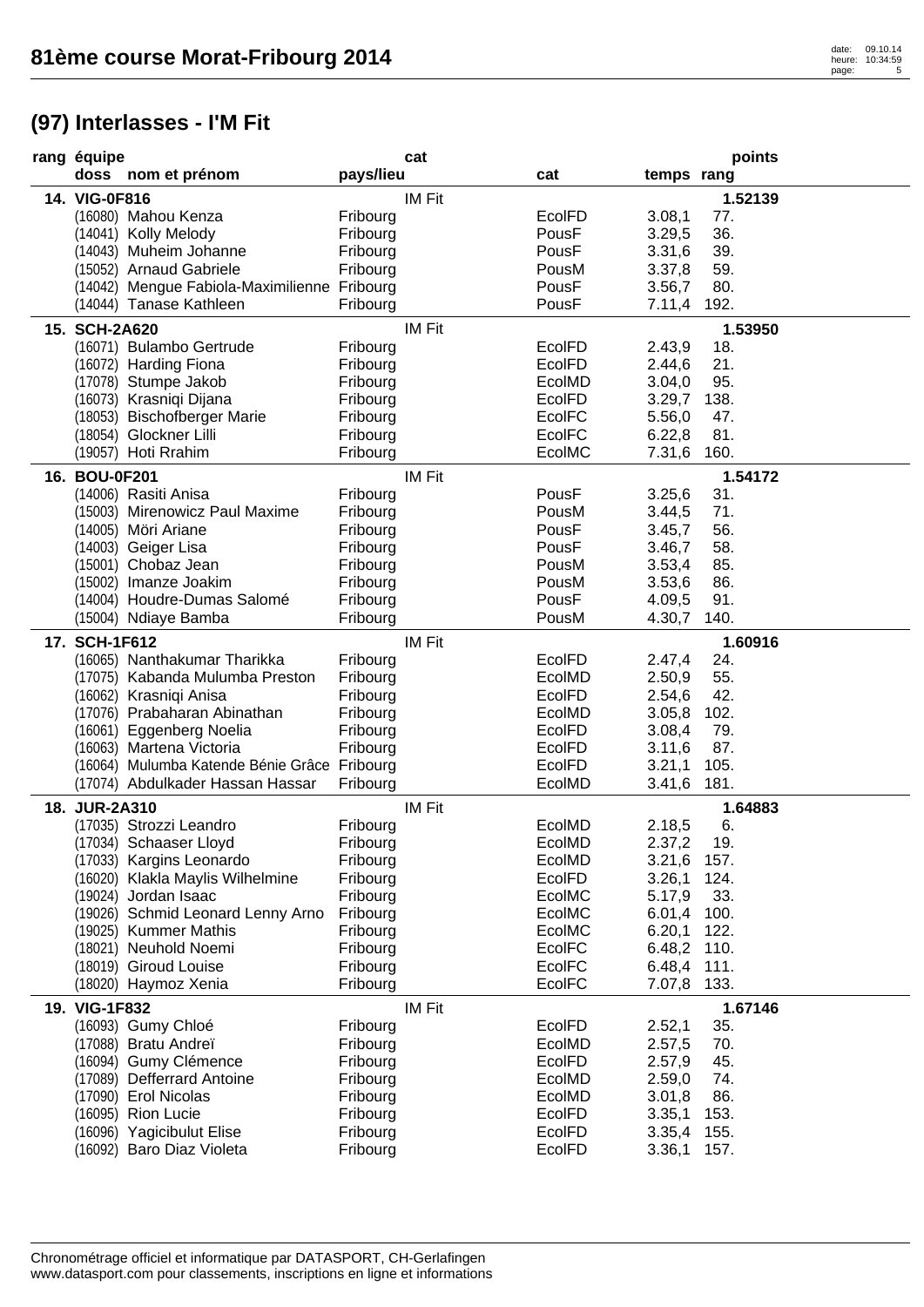| rang équipe                                  | cat                  |               |                 | points  |
|----------------------------------------------|----------------------|---------------|-----------------|---------|
| doss nom et prénom                           | pays/lieu            | cat           | temps rang      |         |
| 20. PER-1F542                                | IM Fit               |               |                 | 1.69163 |
| (17056) Eminaj Rohan                         | Fribourg             | EcolMD        | 2.50,5<br>53.   |         |
| (16041) Aouida Meline                        | Fribourg             | <b>EcolFD</b> | 40.<br>2.53,7   |         |
| (17055) Date Masse Elvis Taylor              | Fribourg             | EcolMD        | 2.56,9<br>68.   |         |
| (16043) Lebedeva Izabella                    | Fribourg             | <b>EcolFD</b> | 51.<br>3.00,4   |         |
| (17054) Brito Oliveira Rafael                | Fribourg             | EcolMD        | 3.05,6<br>101.  |         |
| (16044) Santos Costa Carolina                | Fribourg             | EcolFD        | 3.23,4 111.     |         |
| (17057) Grandjean Thierry                    | Fribourg             | EcolMD        | 3.35,3 172.     |         |
| (16042) Gallo Giulia Ludovica                | Fribourg             | EcolFD        | 3.41,7 167.     |         |
| 21. JUR-4A310                                | IM Fit               |               |                 | 1.69924 |
| (19045) Müller Leander Felix                 | Fribourg             | EcoIMC        | 31.<br>5.16,6   |         |
| (19044) Hüging Marc                          | Fribourg             | EcoIMC        | 64.<br>5.38,1   |         |
| (19046) Rotzetter Matteo Loïc                | Fribourg             | EcolMC        | 5.47,5<br>77.   |         |
| (18034) Lurman Cleo                          |                      | <b>EcolFC</b> | 6.26,6<br>86.   |         |
| (18033) Curty Eleonore                       | Fribourg<br>Fribourg | <b>EcolFC</b> | 6.37,7<br>98.   |         |
| (18035) Pettinato Nahla Anaïs                | Fribourg             | <b>EcolFC</b> | 6.38,1<br>100.  |         |
| (21032) Neuhold Jakob                        | Fribourg             | EcolMB        | 8.14,7<br>45.   |         |
| (21033) Schmid Jann Andrea                   | Fribourg             | EcolMB        | 50.<br>8.18,4   |         |
| (20030) Rotzetter Jana Elisa                 |                      | EcolFB        | 56.<br>9.09,0   |         |
|                                              | Fribourg             |               |                 |         |
| (20029) Giroud Emma<br>(20031) Wolz Laeticia | Fribourg             | <b>EcolFB</b> | 10.11,7<br>109. |         |
|                                              | Fribourg             | <b>EcolFB</b> | 10.14,8<br>113. |         |
| 22. Ecole Primaire de Rossens 6P(8H)         | IM Fit               |               |                 | 1.77905 |
| (21008) Trian Elias                          | Corpataux-Magnedens  | EcolMB        | 8.40,9<br>62.   |         |
| (20008) Meuwly Adeline                       | Corpataux-Magnedens  | EcolFB        | 33.<br>8.43,5   |         |
| (20006) Bulliard Carole                      | Rossens FR           | <b>EcolFB</b> | 81.<br>9.39,6   |         |
| (23014) Monney Arnaud                        | Corpataux-Magnedens  | EcolMA        | 13.<br>9.54,9   |         |
| (20007) Jaquier Lydia                        | Rossens FR           | <b>EcolFB</b> | 10.04,2<br>102. |         |
| (23009) Barras Nicolas                       | Rossens FR           | EcolMA        | 27.<br>11.13,2  |         |
| (23016) Remy Thomas                          | Rossens FR           | EcolMA        | 35.<br>11.29,3  |         |
| (23011) Curtenaz Cyril                       | Corpataux-Magnedens  | EcolMA        | 45.<br>11.52,6  |         |
| (23012) Da Silva Flavio                      | Corpataux-Magnedens  | EcolMA        | 12.02,1<br>52.  |         |
| (22012) Poffet Maude                         | Rossens FR           | <b>EcolFA</b> | 24.<br>12.10,2  |         |
| (22013) Vonlanthen Emma                      | Magnedens            | <b>EcolFA</b> | 26.<br>12.20,0  |         |
| (22009) Berret Anaïs                         | Corpataux-Magnedens  | <b>EcolFA</b> | 29.<br>13.09,2  |         |
| (22008) Aran Eva                             | Corpataux-Magnedens  | <b>EcolFA</b> | 34.<br>13.24,5  |         |
| (22011) Heimoz Maya                          | Rossens FR           | <b>EcolFA</b> | 36.<br>13.32,0  |         |
| (23010) Brügger Tristan                      | Rossens FR           | EcolMA        | 58.<br>13.46,4  |         |
| 23. JUR-5A310                                | <b>IM Fit</b>        |               |                 | 1.77938 |
| (21038) Graber Aloïs                         | Fribourg             | EcolMB        | 7.42,5<br>22.   |         |
| (21039) Jordan Naïm                          | Fribourg             | EcolMB        | 35.<br>8.02,4   |         |
| (21040) Jossen Tomas                         | Fribourg             | <b>EcolMB</b> | 8.17,2<br>47.   |         |
| (21037) Durisch Nico                         | Fribourg             | EcolMB        | 8.40,4<br>61.   |         |
| (21044) Schwind Alamo Eliot                  | Fribourg             | EcolMB        | 8.50,6<br>77.   |         |
| (20035) Rudolf Loïse                         | Fribourg             | <b>EcolFB</b> | 95.<br>9.54,4   |         |
| (20036) Wider Zoe Elisa                      | Fribourg             | <b>EcolFB</b> | 10.04,2<br>102. |         |
| (20034) Kargina Beatrice                     | Fribourg             | <b>EcolFB</b> | 11.38,2 131.    |         |
| (21042) Mehmeti Arian                        | Fribourg             | EcolMB        | 12.42,7 134.    |         |
| (21043) Schaaser Armand                      | Fribourg             | EcolMB        | 135.<br>12.43,1 |         |
| (21041) Leimbacher David                     | Fribourg             | EcolMB        | 13.34,7 136.    |         |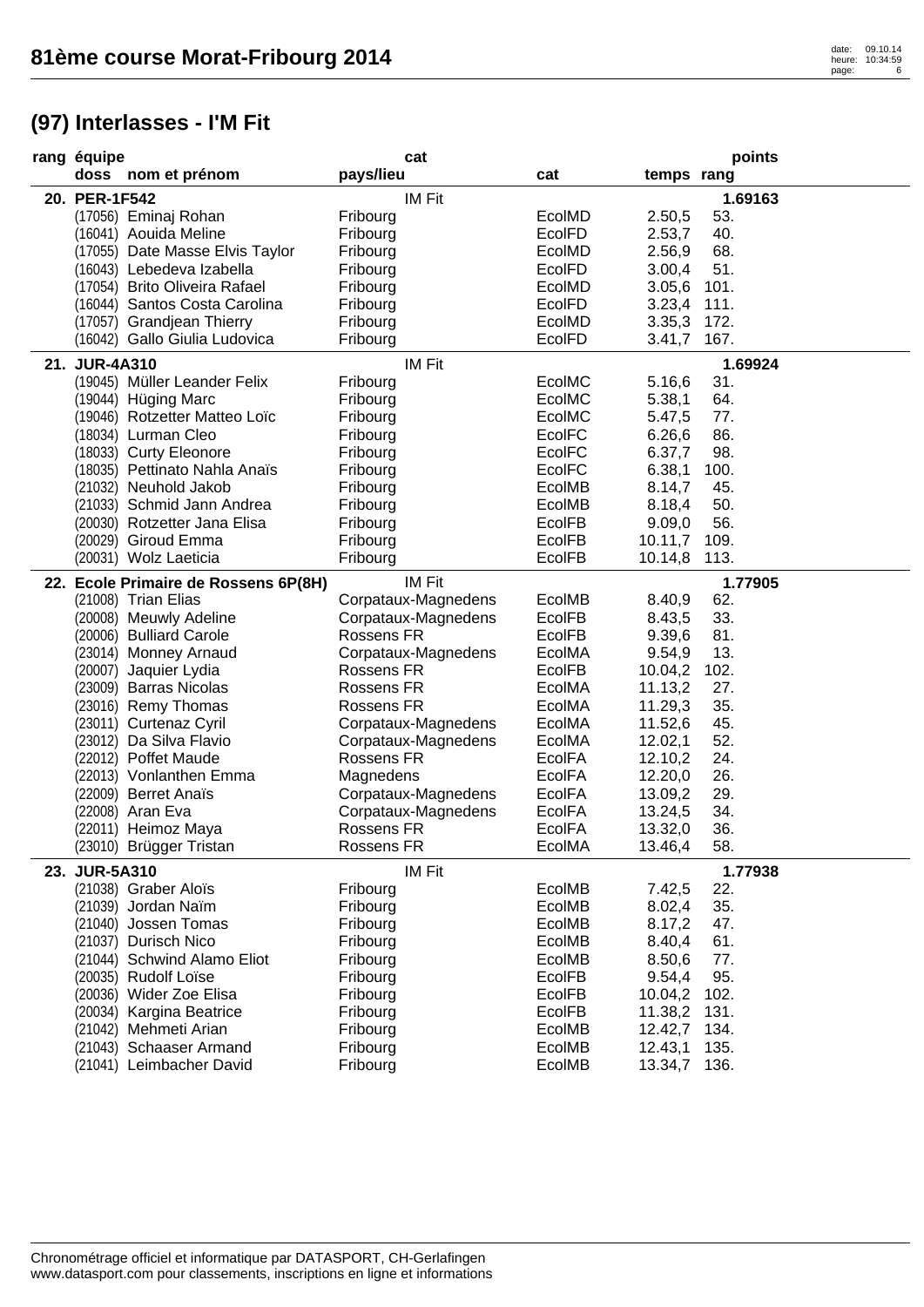| rang équipe   |                                                   |           | cat           |               |             | points  |
|---------------|---------------------------------------------------|-----------|---------------|---------------|-------------|---------|
|               | doss nom et prénom                                | pays/lieu |               | cat           | temps rang  |         |
| 24. BOU-3F200 |                                                   |           | <b>IM Fit</b> |               |             | 1.79232 |
|               | (19019) Christhothiram Johanes                    | Fribourg  |               | EcolMC        | 5.24,0      | 40.     |
|               | (19022) Modica Amedeo                             | Fribourg  |               | EcolMC        | 5.24,6      | 42.     |
|               | (19020) Correa Estrada Giuliano                   | Fribourg  |               | EcolMC        | 5.25,4      | 43.     |
|               | (19021) Dousse Raphaël                            | Fribourg  |               | EcolMC        | 6.06,2      | 107.    |
|               | (18015) Guigma Chloé                              | Fribourg  |               | EcolFC        | 6.08,0      | 65.     |
|               | (18016) Silva Batista Quezia                      | Fribourg  |               | EcolFC        | 6.36,9      | 96.     |
|               | (18017) Villarejo Sara Garance                    | Fribourg  |               | EcolFC        | 6.37,8      | 99.     |
|               | (18014) Ansar Adina                               | Fribourg  |               | EcolFC        | 7.13,9      | 139.    |
| 25. NEU-1F400 |                                                   |           | <b>IM Fit</b> |               |             | 1.94869 |
|               | (17044) Defferrard Lucien                         | Fribourg  |               | EcolMD        | 2.53,3      | 62.     |
|               | (17045) Grünwald Aris                             | Fribourg  |               | EcolMD        | 3.00,3      | 78.     |
|               | (16025) Clerc Julia                               | Fribourg  |               | EcolFD        | 3.02,1      | 55.     |
|               | (17043) Bumann Mathis                             | Fribourg  |               | EcolMD        | 3.03,2      | 93.     |
|               | (16027) Rüf Kélya                                 | Fribourg  |               | EcolFD        | 3.06,9      | 71.     |
| 26. SCH-1A620 |                                                   |           | <b>IM Fit</b> |               |             | 2.00526 |
|               | (17068) Meyer Eliott                              | Fribourg  |               | EcolMD        | 2.39,0      | 24.     |
|               | (17067) Köse Zeynel-Dogan                         | Fribourg  |               | EcolMD        | 2.47,8      | 47.     |
|               | (17066) Huguenin Sacha                            | Fribourg  |               | EcolMD        | 3.01,3      | 84.     |
|               | (17063) Daniel Timothée                           | Fribourg  |               | EcolMD        | 3.04,4      | 96.     |
|               | (17065) Gökdemir Demirhan                         | Fribourg  |               | EcolMD        | 3.12,3      | 128.    |
|               | (17064) Glockner Leo David                        | Fribourg  |               | EcolMD        | 3.15,0      | 139.    |
|               | (16056) Thalmann Lea                              | Fribourg  |               | EcolFD        | 3.29,0      | 135.    |
|               |                                                   |           |               |               |             |         |
| 27. PER-1F511 |                                                   |           | <b>IM Fit</b> |               |             | 2.02237 |
|               | (17052) Karatay Darren                            | Fribourg  |               | EcolMD        | 2.52,2      | 59.     |
|               | (16034) Eminaj Rihana                             | Fribourg  |               | EcolFD        | 2.55,7      | 43.     |
|               | (16035) Michielan Gabriela                        | Fribourg  |               | <b>EcolFD</b> | 3.07,7      | 74.     |
|               | (16031) Castella Alice                            | Fribourg  |               | EcolFD        | 3.11,7      | 88.     |
|               | (17051) Alves De Campos Costa Samuel Fribourg     |           |               | EcolMD        | 3.14,0      | 134.    |
|               | (16032) Curty Emilie                              | Fribourg  |               | EcolFD        | 3.18,1      | 96.     |
|               | (16030) Bayona Siles Jacquelin Esmeralda Fribourg |           |               | EcolFD        | 3.40,2      | 165.    |
|               | (16036) Strickler Jehane                          | Fribourg  |               | EcolFD        | 4.15,4      | 176.    |
| 28. JUR-2F322 |                                                   |           | <b>IM Fit</b> |               |             | 2.05390 |
|               | (17040) Muller Baptiste                           | Fribourg  |               | EcolMD        | 2.41,1      | 29.     |
|               | (16021) Rodrigues Da Silva Lara                   | Fribourg  |               | EcolFD        | 2.42,1      | 16.     |
|               | (17038) Babar Adrian Kaan                         | Fribourg  |               | EcolMD        | 3.00,4      | 79.     |
|               | (17039) Fernandez Salas Diego                     | Fribourg  |               | EcolMD        | 3.13,9 133. |         |
|               | (18023) Reynaud Soraya                            | Fribourg  |               | EcolFC        | 6.46,4 108. |         |
| 29. SCH-1F643 |                                                   |           | <b>IM Fit</b> |               |             | 2.06271 |
|               | (17077) Monnerat Gabriel                          | Fribourg  |               | EcolMD        | 2.46,9      | 43.     |
|               | (16070) Nanthakumar Tharmitha                     | Fribourg  |               | EcolFD        | 2.47,5      | 25.     |
|               | (16066) Edward Vincent Alexia                     | Fribourg  |               | EcolFD        | 2.50,6      | 32.     |
|               | (16067) Kabanda Vanélia Mfiri                     | Fribourg  |               | <b>EcolFD</b> | 3.21,8      | 107.    |
|               | (16069) Kiangodi Hornella                         | Fribourg  |               | EcolFD        | 3.37,6 159. |         |
| 30. AUG-2A100 |                                                   |           | <b>IM Fit</b> |               |             | 2.08570 |
|               | (17007) Meyer Raphael                             | Fribourg  |               | EcolMD        | 2.38,2      | 22.     |
|               | (19008) Cuennet Basile                            | Fribourg  |               | EcolMC        | 5.42,4      | 70.     |
|               | (19013) Rumo Loïc                                 | Fribourg  |               | EcoIMC        | 5.45,0      | 73.     |
|               | (19007) Caravella Louka                           | Fribourg  |               | EcolMC        | 5.50,3      | 82.     |
|               | (19009) Djassah Liam                              | Fribourg  |               | EcolMC        | 5.58,8      | 96.     |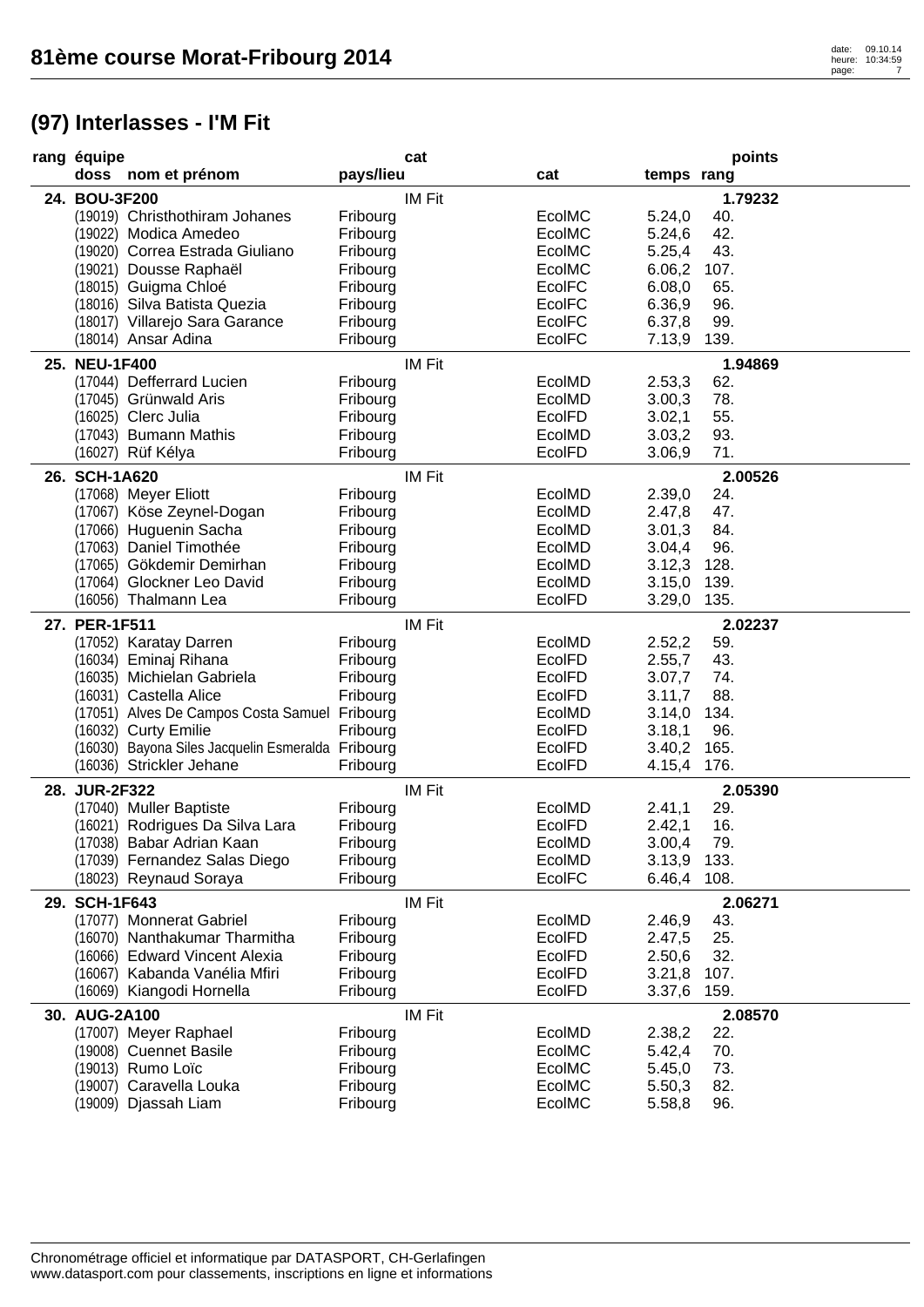| rang équipe                                           |                      | cat           |                |                       | points  |
|-------------------------------------------------------|----------------------|---------------|----------------|-----------------------|---------|
| doss nom et prénom                                    | pays/lieu            |               | cat            | temps rang            |         |
| 31. SCH-0F642                                         |                      | <b>IM Fit</b> |                |                       | 2.16994 |
| (16054) Munsala Kenga Leona Lukula Fribourg           |                      |               | <b>EcolFD</b>  | 2.50,6                | 32.     |
| (16189) Mawele Maeva                                  | Fribourg             |               | <b>EcolFD</b>  | 3.24,5                | 116.    |
| (16179) Kiangodi Hornelly                             | Fribourg             |               | <b>EcolFD</b>  | 3.27,2                | 130.    |
| (15045) Ouedraogo Joan Wendzo                         | Fribourg             |               | PousM          | 3.41,4                | 67.     |
| (14037) Maumier Magalie                               | Fribourg             |               | PousF          | 3.52,3                | 70.     |
| (15044) Ogouvide Esekiel                              | Fribourg             |               | PousM          | 4.11,2 120.           |         |
| 32. SCH-1F611                                         |                      | <b>IM Fit</b> |                |                       | 2.17704 |
| (17070) Ajmi Karim                                    | Fribourg             |               | EcolMD         | 2.47,5                | 45.     |
| (17072) Demaj Ervin                                   | Fribourg             |               | EcolMD         | 3.04,8                | 98.     |
| (16060) Sima Cecilia Dorcas                           | Fribourg             |               | <b>EcolFD</b>  | 3.05,1                | 64.     |
| (16058) Durmishi Berta                                | Fribourg             |               | <b>EcolFD</b>  | 3.14,9                | 91.     |
| (16059) Durmishi Blertina                             | Fribourg             |               | EcolFD         | 3.17,9                | 95.     |
| (17073) Marro Arthur                                  | Fribourg             |               | EcolMD         | 3.28,6                | 163.    |
| (16057) Conde Alicia Marisa                           | Fribourg             |               | <b>EcolFD</b>  | 3.38,2                | 161.    |
| 33. JUR-2F321                                         |                      | <b>IM Fit</b> |                |                       | 2.27282 |
| (17037) Verga Romain                                  | Fribourg             |               | EcolMD         | 2.47,5                | 45.     |
| (17036) Mendes Pinheiro Lucas                         | Fribourg             |               | EcolMD         | 3.02,8                | 88.     |
| (19029) Kondua Séraphin                               | Fribourg             |               | EcolMC         | 4.59,5                | 12.     |
| (19030) Yagcibulut Sîdar                              | Fribourg             |               | EcolMC         | 5.54,6                | 87.     |
| (18022) Mehmeti Atac Sandra                           | Fribourg             |               | EcolFC         | 7.43,4                | 151.    |
| 34. PER-4F511                                         |                      | <b>IM Fit</b> |                |                       | 2.27481 |
| (19055) Abdullatif Riyadh                             | Fribourg             |               | EcolMC         | 5.34,5                | 60.     |
| (19056) Stefani Colin                                 | Fribourg             |               | EcolMC         | 6.00,8                | 99.     |
| (18052) Maamo Joana                                   | Fribourg             |               | <b>EcolFC</b>  | 7.18,3                | 141.    |
| (20046) Kauffmann Juliette                            | Fribourg             |               | <b>EcolFB</b>  | 8.25,0                | 26.     |
| (21059) Abdullatif John François                      | Fribourg             |               | EcolMB         | 8.39,3                | 60.     |
| (20045) Hochstrasser Nayla Murema                     | Fribourg             |               | <b>EcolFB</b>  | 9.48,3                | 89.     |
| (21061) Ulucinar Cem                                  | Fribourg             |               | EcolMB         | 10.21,3               | 125.    |
| 35. VIG-2F813                                         |                      | <b>IM Fit</b> |                |                       | 2.30513 |
| (17095) Roduit Maxence                                | Fribourg             |               | EcolMD         | 2.20,8                | 7.      |
| (17093) Gut Julian                                    | Fribourg             |               | EcolMD         | 2.37,8                | 21.     |
| (16098) Mengue Mercédès                               | Fribourg             |               | EcolFD         | 3.32,0                | 145.    |
| (17094) Mahou Zakariya                                | Fribourg             |               | EcolMD         | 3.48,5                | 185.    |
| (19077) Calvino Santamaria José                       | Fribourg             |               | EcolMC         | 6.20,8 124.           |         |
| (19078) Llorente Jimenez Alan<br>(18070) Aziz Sidonie | Fribourg             |               | EcolMC         | 6.25,6 130.           |         |
|                                                       | Fribourg             |               | <b>EcolFC</b>  | 6.35,1                | 94.     |
| 36. SCH-2F612                                         |                      | IM Fit        |                |                       | 2.48687 |
| (16074) Bilibani Dina                                 | Fribourg             |               | <b>EcolFD</b>  | 3.04,2                | 60.     |
| (16076) Yüksel Elâ                                    | Fribourg             |               | <b>EcolFD</b>  | 3.08,9                | 82.     |
| (16075) Maj Meryam                                    | Fribourg             |               | <b>EcolFD</b>  | 3.21,0                | 104.    |
| (18057) Ouedraogo Elyna Manégré                       | Fribourg             |               | <b>EcolFC</b>  | 6.09,2                | 67.     |
| (18058) Sow Mouminatou                                | Fribourg             |               | <b>EcoIFC</b>  | 6.43,7                | 104.    |
| 37. NEU-0F402                                         |                      | <b>IM Fit</b> |                |                       | 2.52351 |
| (16024) Page Mathilde                                 | Fribourg             |               | EcolFD         | 3.31,5                | 144.    |
| (15024) Buchter Elia                                  | Fribourg             |               | PousM          | 3.36,6                | 58.     |
| (14017) Tan Pellaux Valentine                         | Fribourg             |               | PousF          | 3.45,6                | 55.     |
| (17041) Mao Thomas                                    | Fribourg             |               | EcolMD         | 3.49,3                | 186.    |
| (15025) Dinichert Anthony                             | Fribourg             |               | PousM          | 3.56,4                | 92.     |
| (14015) Chareton Marguerite<br>(14016) Gygli Emma     | Fribourg<br>Fribourg |               | PousF<br>PousF | 4.38,2<br>5.32,7 168. | 129.    |
|                                                       |                      |               |                |                       |         |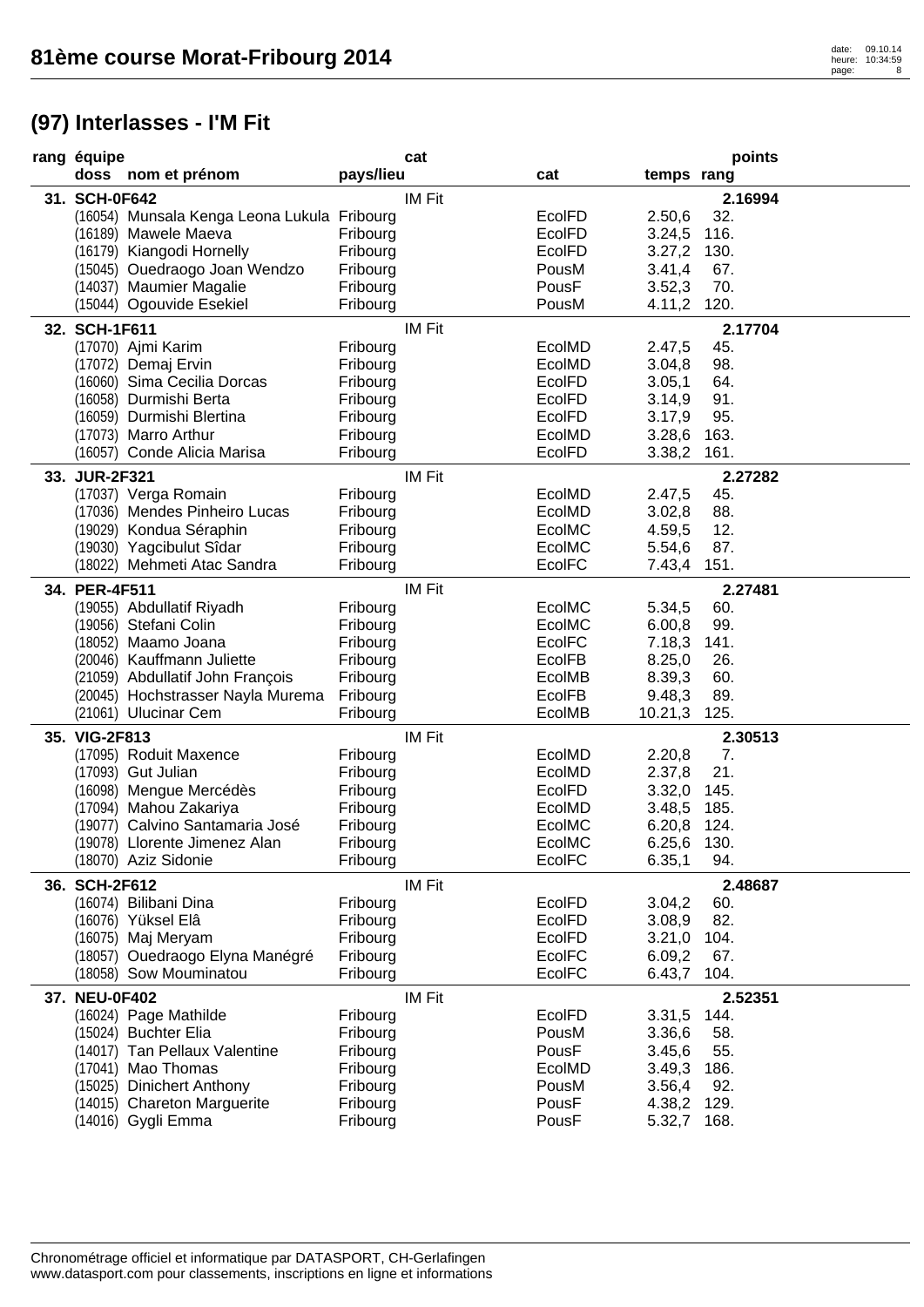| rang équipe   |                                                        |                  | cat           |               |             | points    |
|---------------|--------------------------------------------------------|------------------|---------------|---------------|-------------|-----------|
|               | doss nom et prénom                                     | pays/lieu        |               | cat           | temps rang  |           |
|               | 38. Prez-vers Noréaz 7H                                |                  | <b>IM Fit</b> |               |             | 2.55876   |
|               | (16156) Maudry Pauline                                 | Lentigny         |               | PousF         | 4.53,4      | 135.      |
|               | (21128) Schöni Bastien                                 | Prez-vers-Noréaz |               | <b>EcolMB</b> | 8.05,8      | 39.       |
|               | (20128) Courlet Elsa                                   | Noréaz           |               | <b>EcolFB</b> | 9.12,4      | 60.       |
|               | (20125) Boschung Lucie                                 | Noréaz           |               | <b>EcolFB</b> | 9.25,7      | 69.       |
|               | (20131) Perriard Marielle                              | Noréaz           |               | <b>EcolFB</b> | 9.42,2      | 85.       |
|               | (20129) Horner Coralie                                 | Nierlet-les-Bois |               | <b>EcolFB</b> | 10.00,7     | 100.      |
|               | (20130) Kilchoer Alicia                                | Prez-vers-Noréaz |               | <b>EcolFB</b> | 10.09,9     | 108.      |
|               | (21127) Mosiman Corentin                               | Nierlet-les-Bois |               | EcolMB        | 10.10,9     | 123.      |
|               | (20126) Bovigny Séverine                               | Nierlet-les-Bois |               | <b>EcolFB</b> | 10.56,0     | 125.      |
|               | (23062) Chatton Fabien                                 | Nierlet-les-Bois |               | EcolMA        | 12.36,5     | 54.       |
|               |                                                        |                  |               |               |             |           |
| 39. VIG-0F842 |                                                        |                  | IM Fit        |               |             | 2.58389   |
|               | (14048) Tomasetti Joséphine                            | Fribourg         |               | PousF         | 3.37,6      | 44.       |
|               | (14046) Kyriakidis Perriard Olivia                     | Fribourg         |               | PousF         | 3.43,9      | 51.       |
|               | (15055) Reynaud Samuel                                 | Fribourg         |               | PousM         | 4.11,6      | 123.      |
|               | (15188) Thoos Anthony                                  | Fribourg         |               | PousM         | 4.13,7      | 127.      |
|               | (14047) Nobile Axelle                                  | Fribourg         |               | PousF         | 5.18,8      | 160.      |
| 40. VIG-4F832 |                                                        |                  | IM Fit        |               |             | 2.60289   |
|               | (18081) Aziz Sephora                                   | Fribourg         |               | <b>EcolFC</b> | 6.37,6      | 97.       |
|               | (20062) Collaud Lorraine                               | Fribourg         |               | <b>EcolFB</b> | 8.40,9      | 31.       |
|               | (20065) Winiger Djeny                                  | Fribourg         |               | <b>EcolFB</b> | 8.45,9      | 36.       |
|               | (20063) D'Ausilio Elena                                | Fribourg         |               | <b>EcolFB</b> | 9.37,4      | 79.       |
|               | (20064) Reynaud Nora                                   | Fribourg         |               | <b>EcolFB</b> | 10.42,6     | 120.      |
|               |                                                        |                  |               |               |             |           |
| 41. NEU-5F400 |                                                        |                  | <b>IM Fit</b> |               |             | 2.63233   |
|               | (21050) Blanc Noe                                      | Fribourg         |               | <b>EcolMB</b> | 8.04,4      | 38.       |
|               | (21054) Lüthi Vincent                                  | Fribourg         |               | EcolMB        | 8.10,4      | 44.       |
|               | (21052) Clerc Damien                                   | Fribourg         |               | EcolMB        | 8.17,8      | 48.       |
|               | (21055) Zbinden Valentin                               | Fribourg         |               | EcolMB        | 9.45,7      | 112.      |
|               | (21053) Grünwald Sévan                                 | Fribourg         |               | EcolMB        | 9.47, 6     | 116.      |
| 42. NEU-0F401 |                                                        |                  | <b>IM Fit</b> |               |             | 2.64465   |
|               | (14014) Zerpa Rivero Emma Sofia                        | Fribourg         |               | PousF         | 3.03,3      | 11.       |
|               | (16022) Gachet Chloé                                   | Fribourg         |               | EcolFD        | 3.30,6      | 140.      |
|               | (14012) Bapst Naïma                                    | Fribourg         |               | PousF         | 3.49,2      | 64.       |
|               | (15023) Egger Anthony                                  | Fribourg         |               | PousM         | 4.12,2      | 124.      |
|               | (14013) Roubaty Lena                                   | Fribourg         |               | PousF         | 5.23,8      | 165.      |
| 43. VIG-2F834 |                                                        |                  | IM Fit        |               |             | 2.68126   |
|               | (17098) Dykoka Ngolo Anthony Dyllane Fribourg          |                  |               | EcolMD        | 2.33,9      | 16.       |
|               | (16100) Oswald Jeanne                                  | Fribourg         |               | EcolFD        | 3.04,7      | 63.       |
|               | (18074) Malabu Chanone                                 | Fribourg         |               | <b>EcolFC</b> | 6.19,1      | 76.       |
|               | (19080) Quiroz Silva Mathias                           | Fribourg         |               | EcolMC        | 6.23,9      | 128.      |
|               | (19079) Chen Jeremy                                    | Fribourg         |               | EcolMC        | 7.26,9      | 158.      |
| 44. NEU-3F400 |                                                        |                  | <b>IM Fit</b> |               |             | 2.68788   |
|               | (18044) Rodriguez Perez Eloisa                         | Fribourg         |               | <b>EcoIFC</b> | 5.25,0      | 18.       |
|               | (18040) Delaloye Maude                                 | Fribourg         |               | <b>EcolFC</b> | 6.12,6      | 69.       |
|               | (18041) Kruit Fiona                                    | Fribourg         |               | <b>EcolFC</b> | 6.25,1      | 84.       |
|               | (18043) Mota Maeva                                     | Fribourg         |               | <b>EcolFC</b> | 6.52,1      | 119.      |
|               | (18164) Amador Bonilla Jolie Elizabeth Sarisa Fribourg |                  |               | <b>EcolFC</b> | 7.06,5      | 132.      |
|               | (18042) Mao Khanica Laurie-Anne                        | Fribourg         |               | <b>EcolFC</b> | 7.31,4 144. |           |
|               |                                                        |                  |               |               |             |           |
| 45. BOU-0F202 | (15007) Modica Tobia                                   | Fribourg         | <b>IM Fit</b> | PousM         | 2.47,4      | 2.87647   |
|               | (15006) Lazzeri Emiliano                               | Fribourg         |               | PousM         | 4.00,6      | 4.<br>98. |
|               |                                                        |                  |               |               |             |           |
|               | (15005) Guillaume Mathieu                              | Fribourg         |               | PousM         | 4.40,7      | 159.      |
|               | (14008) Nachef Gabriela                                | Fribourg         |               | PousF         | 5.01,6      | 140.      |
|               | (14007) Dinc Stéphanie Clivia                          | Fribourg         |               | PousF         | 5.19,8 162. |           |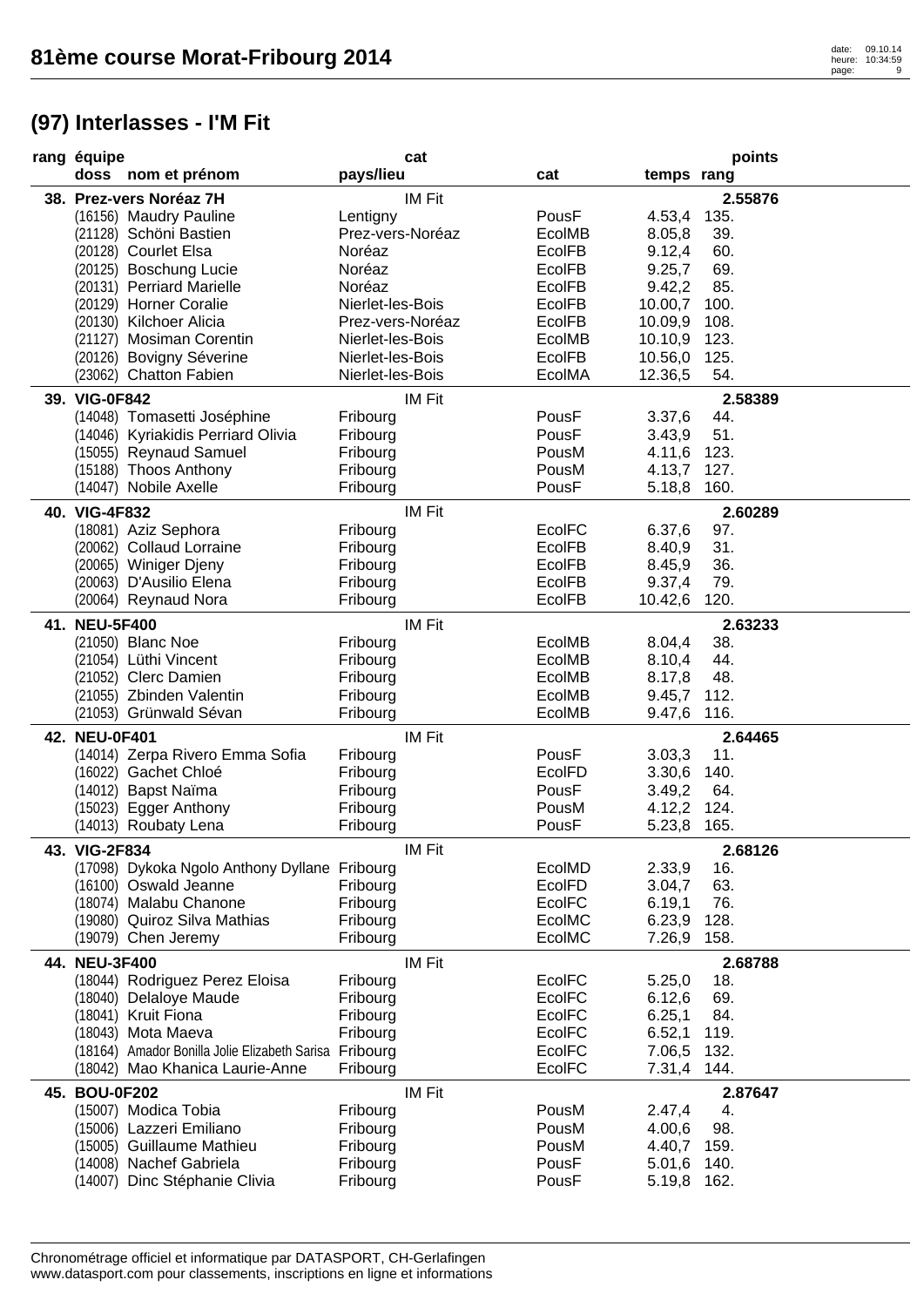| rang équipe                                       |                      | cat           |                  |                            | points      |
|---------------------------------------------------|----------------------|---------------|------------------|----------------------------|-------------|
| doss nom et prénom                                | pays/lieu            |               | cat              | temps rang                 |             |
| 46. VIG-4F811                                     |                      | <b>IM Fit</b> |                  |                            | 2.88146     |
| (19094) Julmy Matis                               | Fribourg             |               | EcolMC           | 5.24,4                     | 41.         |
| (20061) Grossrieder Anna                          | Fribourg             |               | <b>EcolFB</b>    | 8.52,2                     | 45.         |
| (21073) Seydoux Toma                              | Fribourg             |               | EcolMB           | 9.02,1                     | 85.         |
| (21072) Progin Romain                             | Fribourg             |               | EcolMB           | 9.18,6                     | 99.         |
| (21071) Abdula Ermal                              | Fribourg             |               | EcolMB           | 10.24,5                    | 128.        |
| 47. VIG-6F811                                     |                      | <b>IM Fit</b> |                  |                            | 2.95152     |
| (20071) Gumy Clarisse                             | Fribourg             |               | <b>EcolFB</b>    | 8.08,6                     | 19.         |
| (21084) Ramuz Jonas                               | Fribourg             |               | EcolMB           | 8.41,8                     | 65.         |
| (20070) Barbier Claire                            | Fribourg             |               | <b>EcolFB</b>    | 9.57,0                     | 96.         |
| (22024) Sakotic Tamara                            | Fribourg             |               | <b>EcolFA</b>    | 15.06,0                    | 40.         |
| (23031) Bertschy Joelfry                          | Fribourg             |               | EcolMA           | 15.19,4                    | 65.         |
| (22023) Meskine Amani                             | Fribourg             |               | <b>EcolFA</b>    | 16.09,6                    | 44.         |
| 48. VIG-6F832                                     |                      | <b>IM Fit</b> |                  |                            | 2.97185     |
| (20073) Del Priore Marie                          | Fribourg             |               | <b>EcolFB</b>    | 9.08,0                     | 53.         |
| (20072) Brenta Aline                              | Fribourg             |               | EcolFB           | 9.13,3                     | 61.         |
| (20075) Staudenmann Laëlle                        | Fribourg             |               | <b>EcolFB</b>    | 9.40,8                     | 83.         |
| (20074) Main Manon                                | Fribourg             |               | <b>EcolFB</b>    | 9.51,5                     | 93.         |
| (23032) Aziz Baptiste                             | Fribourg             |               | EcolMA           | 12.56,1                    | 56.         |
| (22026) Raoussi Mojda                             | Fribourg             |               | <b>EcolFA</b>    | 15.20,2                    | 42.         |
| (22025) Boumediene Rayen Rabiaa                   | Fribourg             |               | <b>EcolFA</b>    | 19.14,0                    | 50.         |
|                                                   |                      |               |                  |                            |             |
| 49. VIG-0A822                                     |                      | <b>IM Fit</b> | EcolFD           |                            | 3.02055     |
| (16078) Heinzmann Camilla<br>(15049) Saudan Livio | Fribourg<br>Fribourg |               | PousM            | 3.23,4<br>3.30,5           | 111.<br>41. |
| (16077) Castellani Martina                        | Fribourg             |               | EcolFD           | 3.33,3                     | 150.        |
| (16079) Saudan Amanda                             | Fribourg             |               | EcolFD           | 3.34,8                     | 151.        |
| (14040) Perron Zoé Ann                            | Fribourg             |               | PousF            | 4.10,4                     | 93.         |
| (15048) Mihalache Edmond Alexandru Fribourg       |                      |               | PousM            | 4.46,1                     | 164.        |
|                                                   |                      |               |                  |                            |             |
| 50. VIG-1F811                                     |                      | <b>IM Fit</b> |                  |                            | 3.11862     |
| (16085) Broillet Naliya                           | Fribourg             |               | EcolFD           | 2.44,1                     | 19.<br>118. |
| (17086) Lehner Quentin<br>(16086) Jungo Lola      | Fribourg<br>Fribourg |               | EcolMD<br>EcolFD | 3.09,6<br>3.21,9 108.      |             |
| (16087) Kyriakidis Perriard Alice                 | Fribourg             |               | EcolFD           | 3.30,8                     | 142.        |
| (16088) Stevanovic Tina                           | Fribourg             |               | EcolFD           | 3.51,3 170.                |             |
|                                                   |                      |               |                  |                            |             |
| 51. BOU-2F200                                     |                      | <b>IM Fit</b> |                  |                            | 3.16147     |
| (16012) Silva Batista Queren Daniele              | Fribourg             |               | EcolFD           | 3.03,2                     | 57.         |
| (17016) Munt Parrado Matthew Paul                 | Fribourg             |               | EcolMD           | 3.08,9 114.                |             |
| (16011) Houdre-Dumas Louise                       | Fribourg             |               | EcolFD           | 3.32,5 146.                |             |
| (19016) Hediger Léandre<br>(19018) Quere Thomas   | Fribourg             |               | EcolMC<br>EcolMC | 6.04,8 104.<br>6.21,3 125. |             |
| (18013) Grivel Laura Cristina                     | Fribourg<br>Fribourg |               | EcolFC           | 7.05,4 131.                |             |
| (19015) Arul Aaron                                | Fribourg             |               | EcolMC           | 7.11,3 155.                |             |
| (19017) Jayanthan Thargethan                      | Fribourg             |               | EcolMC           | 7.53,0 162.                |             |
|                                                   |                      |               |                  |                            |             |
| 52. NEU-2F400                                     |                      | <b>IM Fit</b> |                  |                            | 3.25205     |
| (17047) Dojcinovic Timéo                          | Fribourg             |               | EcolMD           | 2.37,3                     | 20.         |
| (16028) Raccanello Naïa                           | Fribourg             |               | EcolFD           | 3.24,8 118.                |             |
| (19048) Bolomey Hugo                              | Fribourg             |               | EcolMC           | 6.44,8 144.                |             |
| (19049) Glassey Emile                             | Fribourg             |               | EcolMC           | 6.51,0 149.                |             |
| (18039) Roth Jasmine                              | Fribourg             |               | <b>EcolFC</b>    | 6.52,5 120.                |             |
| (19050) Rüf Kenzo                                 | Fribourg             |               | EcolMC           | 6.54,5 152.                |             |
| (18038) Grin Noémie                               | Fribourg             |               | <b>EcolFC</b>    | 7.05,1 130.                |             |
| (18037) Chareton Jeanne                           | Fribourg             |               | EcolFC           | 7.17,2 140.                |             |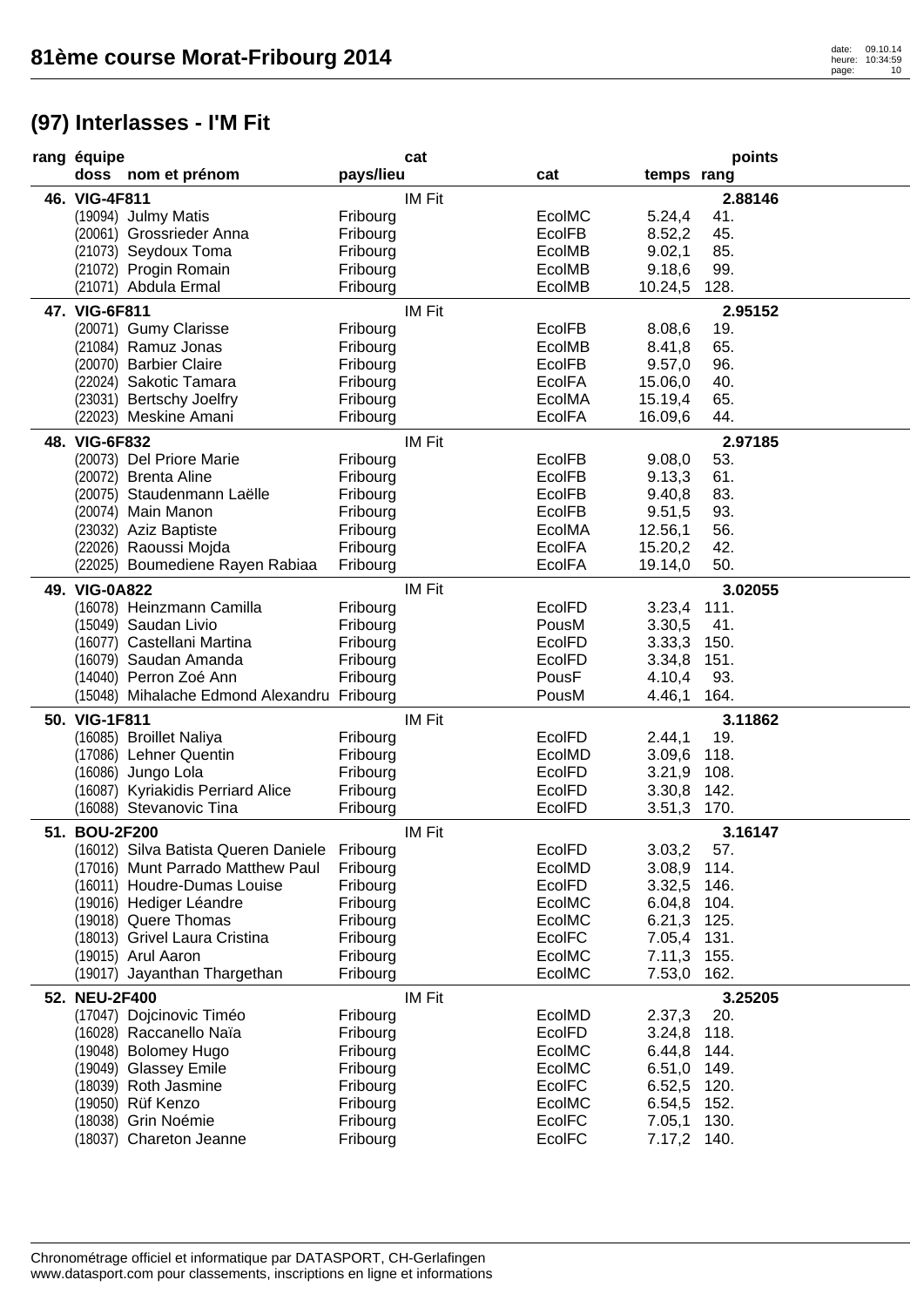| rang équipe                                  | cat                  |               |             | points  |
|----------------------------------------------|----------------------|---------------|-------------|---------|
| doss nom et prénom                           | pays/lieu            | cat           | temps rang  |         |
| 53. SCH-0F637                                | IM Fit               |               |             | 3.26296 |
| (17062) Dousse Jordan                        | Fribourg             | EcolMD        | 3.16,5      | 144.    |
| (16052) Yüksel Eda                           | Fribourg             | EcolFD        | 3.41,1      | 166.    |
| (14034) Toucas Lucie                         | Fribourg             | PousF         | 3.53,6      | 75.     |
| (15041) Jolliet Tiago                        | Fribourg             | PousM         | 3.58,1      | 94.     |
| (15040) Garcia Garzon Enzo Antonio           | Fribourg             | PousM         | 4.34,7      | 144.    |
| (14033) Mbekou Pevida Lorraine               | Fribourg             | PousF         | 6.01,8 176. |         |
| 54. NEU-6F401                                | <b>IM Fit</b>        |               |             | 3.29035 |
| (21058) Jeannottat Arthur                    | Fribourg             | EcolMB        | 8.45,5      | 71.     |
| (21056) Anselme Thomas                       |                      | EcolMB        | 9.10,6      | 90.     |
| (21057) Delaloye Adrien                      | Fribourg<br>Fribourg | EcolMB        | 9.13,3      | 92.     |
| (20044) Maillard Delphine                    | Fribourg             | EcolFB        | 9.26,2      | 70.     |
| (23027) Gachet Justin                        | Fribourg             | EcolMA        | 14.05,3     | 59.     |
|                                              |                      |               |             |         |
| 55. SCH-0F635                                | IM Fit               |               |             | 3.30681 |
| (17061) Kamala Kyavanga Key-J                | Fribourg             | EcolMD        | 3.08,4      | 111.    |
| (16050) Sanchis Laura Annie Chamila Fribourg |                      | EcolFD        | 3.42,8      | 168.    |
| (14028) Castella Ysalis                      | Fribourg             | PousF         | 4.16,8      | 99.     |
| (14030) Lysia Isabel                         | Fribourg             | PousF         | 4.29,2 115. |         |
| (14029) Lavanchy Juliette                    | Fribourg             | PousF         | 4.59,7      | 139.    |
| 56. UH Aegera Giffers                        | <b>IM Fit</b>        |               |             | 3.33171 |
| (22005) Piller Isabelle                      | Rechthalten          | <b>EcolFA</b> | 13.13,5     | 33.     |
| (22003) Jungo Lea                            | Plaffeien            | <b>EcolFA</b> | 13.31,6     | 35.     |
| (22052) Oberson Christel                     | <b>Giffers</b>       | <b>EcolFA</b> | 13.50,8     | 37.     |
| (24003) Kolly Jana                           | Plaffeien            | CadFB         | 14.49,8     | 9.      |
| (24001) Bächler Svenja                       | Plasselb             | CadFB         | 15.37,3     | 12.     |
| (24004) Oberson Nadine                       | <b>Giffers</b>       | CadFB         | 15.50,5     | 13.     |
| (24008) Vonlanthen Nicole                    | St. Silvester        | CadFB         | 16.05,9     | 14.     |
| (24006) Schwarz Aline                        | Giffers              | CadFB         | 16.06,5     | 15.     |
| (24007) Studer Naomi                         | Heitenried           | CadFB         | 16.49,9     | 16.     |
| 57. JUR-6A310                                | IM Fit               |               |             | 3.34027 |
| (21049) Rumo Jonas Elia                      | Fribourg             | EcolMB        | 8.58,0      | 82.     |
| (21047) El Soda Cédric                       | Fribourg             | EcolMB        | 9.11,2      | 91.     |
| (21048) Mayer Stefan                         | Fribourg             | EcolMB        | 9.17,8      | 98.     |
| (20039) Stöckli Catharina Leonor             | Fribourg             | EcolFB        | 9.54,1      | 94.     |
| (23022) Curty Lucas                          | Fribourg             | EcolMA        | 11.45,6     | 42.     |
| (22019) Kummer Maurine                       | Fribourg             | <b>EcolFA</b> | 13.51,8     | 38.     |
| (22017) Frölicher Simone Alix                | Fribourg             | <b>EcolFA</b> | 14.55,5     | 39.     |
| (23023) Huber Jörn Ari                       | Fribourg             | EcolMA        | 14.56,0     | 63.     |
| (22018) Gilg Vera                            | Fribourg             | <b>EcolFA</b> | 15.28,2     | 43.     |
| 58. VIG-3F813                                | IM Fit               |               |             | 3.42712 |
| (19089) Houmard Nicolas                      | Fribourg             | EcolMC        | 5.14,0      | 24.     |
| (19090) Kolly Valentin                       | Fribourg             | EcolMC        | 6.19,0 120. |         |
| (19092) Uysal Bugraislam                     | Fribourg             | EcolMC        | 6.34,7 141. |         |
| (19091) Poffet Noah                          | Fribourg             | EcolMC        | 6.50,9 148. |         |
| (18080) Ducrocq Sonia                        | Fribourg             | <b>EcolFC</b> | 6.54,2 121. |         |
| 59. SCH-2F611                                | IM Fit               |               |             | 3.45710 |
| (17079) Maumier Samuel                       | Fribourg             | EcolMD        | 3.28,6 163. |         |
| (19063) Sima Valentin-Emmanuel               | Fribourg             | EcolMC        | 5.56,0      | 89.     |
| (19060) Kaya Emir-Berat                      | Fribourg             | EcoIMC        | 6.06,7 108. |         |
| (19059) Jamba Marvin                         | Fribourg             | EcolMC        | 6.19,8 121. |         |
| (19062) Munsala Kenga Jolain                 | Fribourg             | EcoIMC        | 6.20,4 123. |         |
| (18055) Magnin Ophélie                       | Fribourg             | <b>EcolFC</b> | 6.51,9 118. |         |
| (18056) Munsala Kenga Divine                 | Fribourg             | <b>EcolFC</b> | 7.09,2 134. |         |
| (19061) Mohmmed Amjad                        | Fribourg             | EcolMC        | 7.50,5 161. |         |
|                                              |                      |               |             |         |